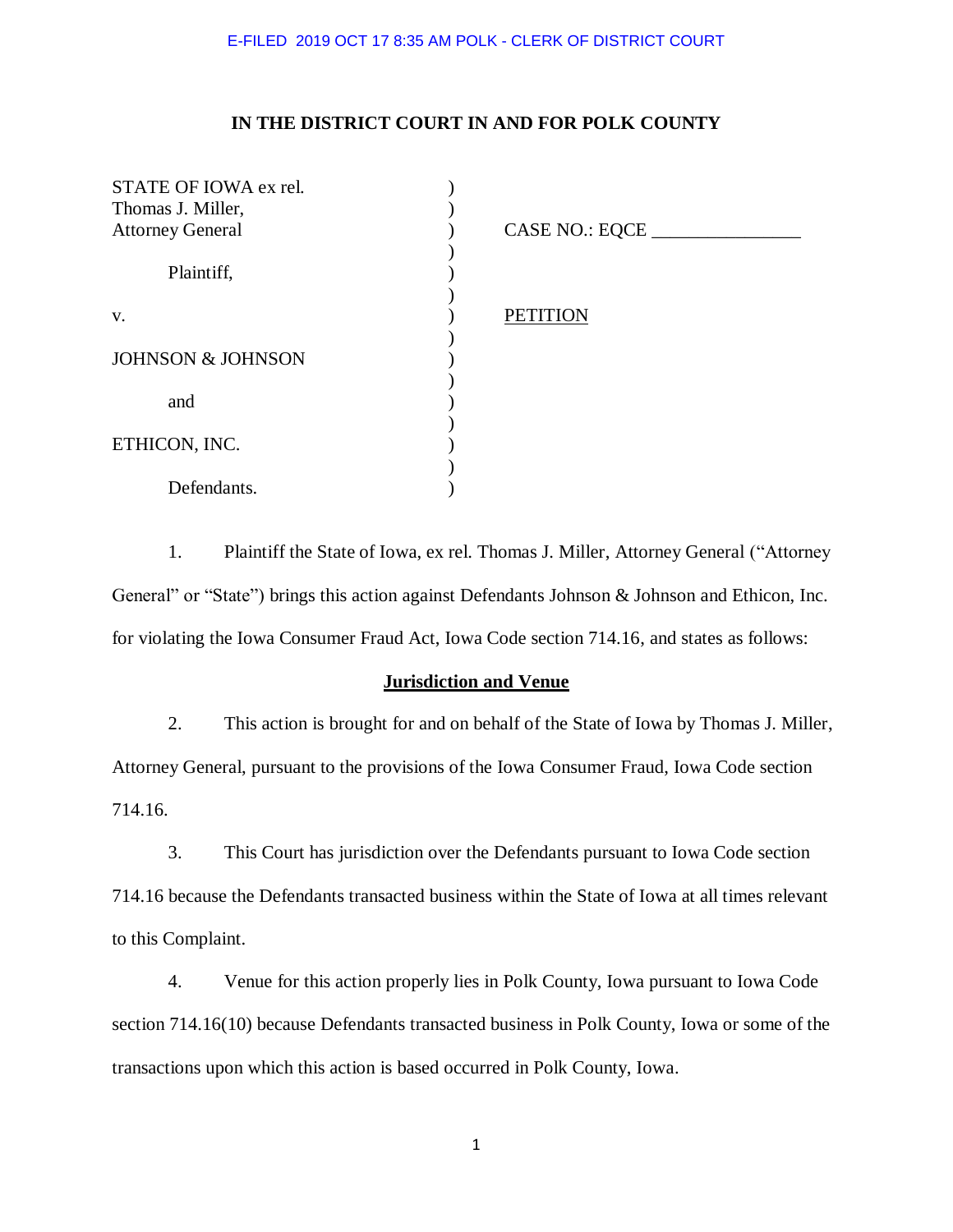#### **Parties**

5. Plaintiff the State of Iowa by Thomas J. Miller, Attorney General, is charged with enforcing the Iowa Consumer Fraud Act, Iowa Code section 714.16, which prohibits unfair or deceptive acts or practices in connection with the lease, sale, or advertisement of any merchandise. Pursuant to Iowa Code section 714.16(7), the Attorney General may initiate civil law enforcement proceedings in the name of the State to enjoin violations of the Iowa Consumer Fraud Act and to secure such equitable and other relief as may be appropriate in each case.

6. Defendant Johnson & Johnson is a New Jersey company and its principal place of business and executive offices are located at One Johnson & Johnson Plaza, New Brunswick, NJ, 08933.

7. Defendant Ethicon, Inc. ("Ethicon") is a business corporation organized under the laws of the State of New Jersey with its principal place of business at U.S. Route 22, Somerville, New Jersey 08876, and is a wholly owned subsidiary of Defendant Johnson & Johnson.

8. Defendant Ethicon transacts business in Iowa and nationwide by manufacturing, marketing, promoting, advertising, offering for sale, and selling, medical devices including Surgical Mesh.

9. At all relevant times Defendants transacted business in Iowa by marketing, promoting, selling, and distributing Surgical Mesh products.

#### **Ethicon's Conduct**

10. "Surgical Mesh" is any synthetic, multi-strand, knitted or woven mesh device that is intended for transvaginal implantation in the pelvic floor to treat stress urinary incontinence ("SUI") and/or pelvic organ prolapse ("POP").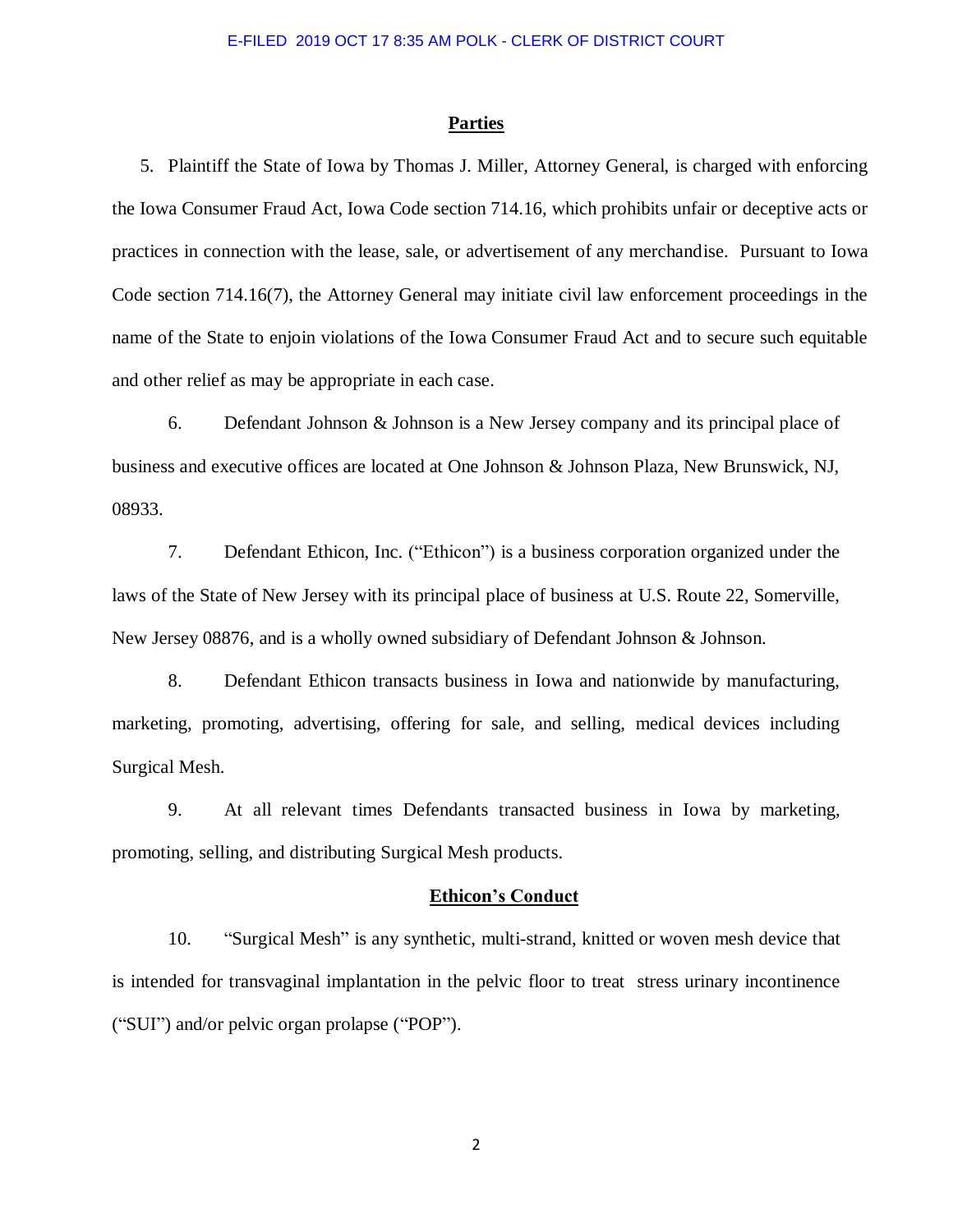11. SUI and POP are conditions that pose lifestyle limitations, such as involuntary urine leakage during daily activities, discomfort, or mild pain, and are not life threatening.

12. Ethicon has marketed and sold Surgical Mesh devices for the treatment of SUI and POP for more than ten  $(10)$  years.

13. Prior to the introduction of Surgical Mesh, the treatments for POP and SUI included surgical repair with a woman's own tissue and non-surgical treatments including behavioral modifications such as exercises to strengthen the pelvic floor and pessaries.

14. Ethicon did not conduct human trials prior to the initial sale of its Surgical Mesh devices, which were cleared through the FDA's 510(k) process based upon substantial equivalence to a legally marketed predicate device.

15. Ethicon marketed its Surgical Mesh to doctors and patients as minimally invasive with minimal risk, and as superior to traditional methods of treatment. In marketing its Surgical Mesh devices, Ethicon misrepresented and failed to disclose the full range of risks and complications associated with the devices, as well as the frequency and severity of those risks and complications, including misrepresenting the risks of Surgical Mesh as compared with native tissue repair and other surgeries including pelvic floor surgeries.

16. Ethicon misrepresented the safety and efficacy of its Surgical Mesh by failing to adequately disclose serious risks and complications, including the following:

- a. a lifelong risk of erosion;
- b. chronic pain;
- c. distortion of the vagina;
- d. sexual dysfunction;
- e. chronic foreign body reaction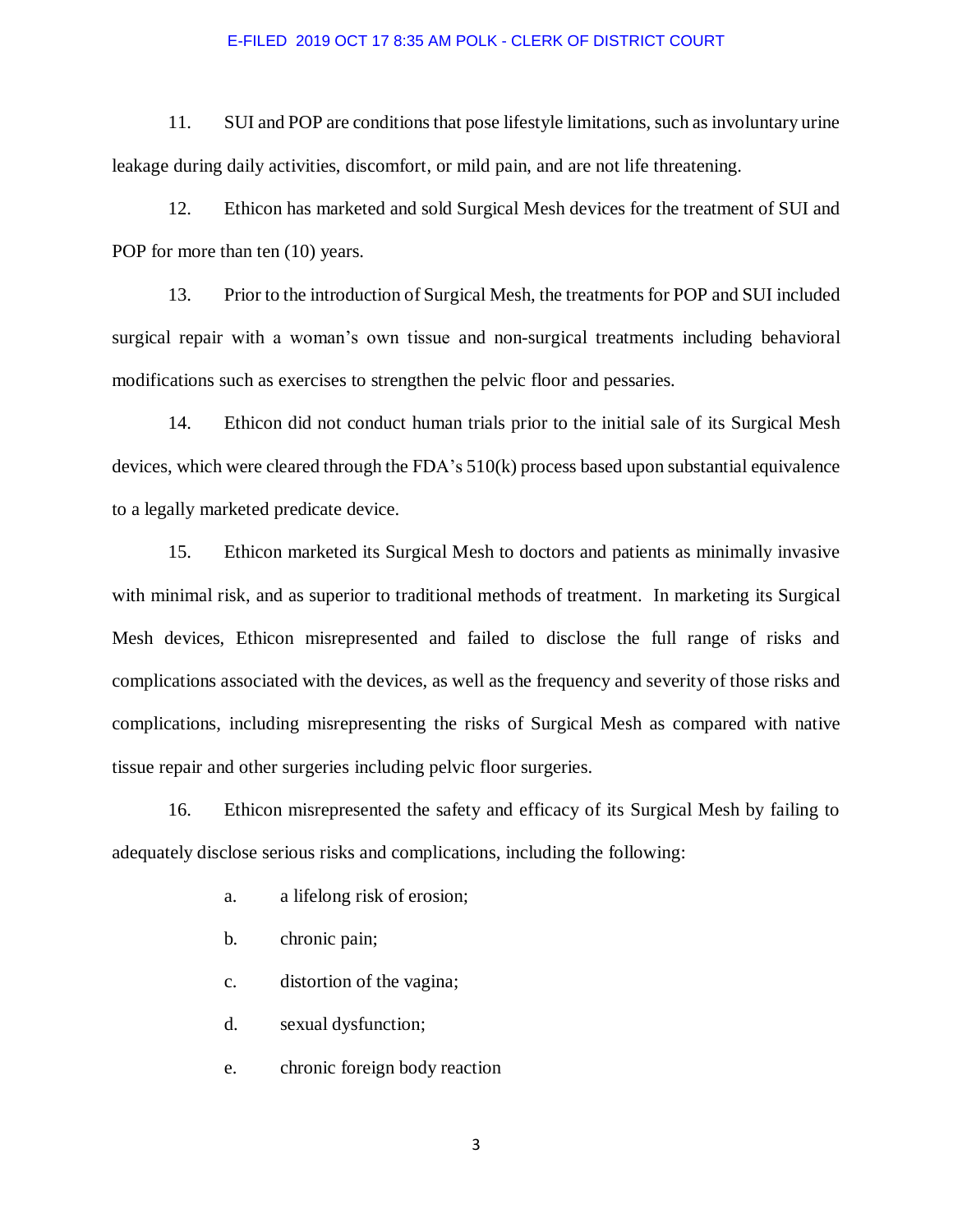- f. tissue contraction;
- g. urge and de novo incontinence
- h. infection; and
- i. vaginal scarring.

17. Ethicon misrepresented, and failed to disclose to doctors and patients that Surgical Mesh complications may be irreversible. Ethicon's Surgical Mesh products are intended to be permanent implants and were designed for integration into the body and tissue ingrowth, making them difficult, if not impossible, to surgically remove. Ethicon misrepresented and failed to disclose that removal of its Surgical Mesh devices may be difficult if not impossible, and that removal procedures present additional risks and complications.

18. As misrepresented and undisclosed risks and complications of Surgical Mesh became apparent to doctors and patients, Ethicon continued to misrepresent risks and complications it knew to be inherent in the devices as caused by physician error.

19. In 2012, the FDA ordered post-market surveillance studies by manufacturers of Surgical Mesh to address specific safety and effectiveness concerns related to mini-sling devices for SUI (one category of SUI Surgical Mesh) and Surgical Mesh used for the transvaginal repair of POP. Subsequently, in 2012, Ethicon announced the removal of its mini-sling and POP Surgical Mesh products from the market. In 2016, the FDA issued final orders to reclassify transvaginal POP devices as Class III (high risk) devices and to require manufacturers to submit a Pre-Market Approval application to support the safety and effectiveness of Surgical Mesh for the transvaginal repair of POP in order to continue marketing the devices.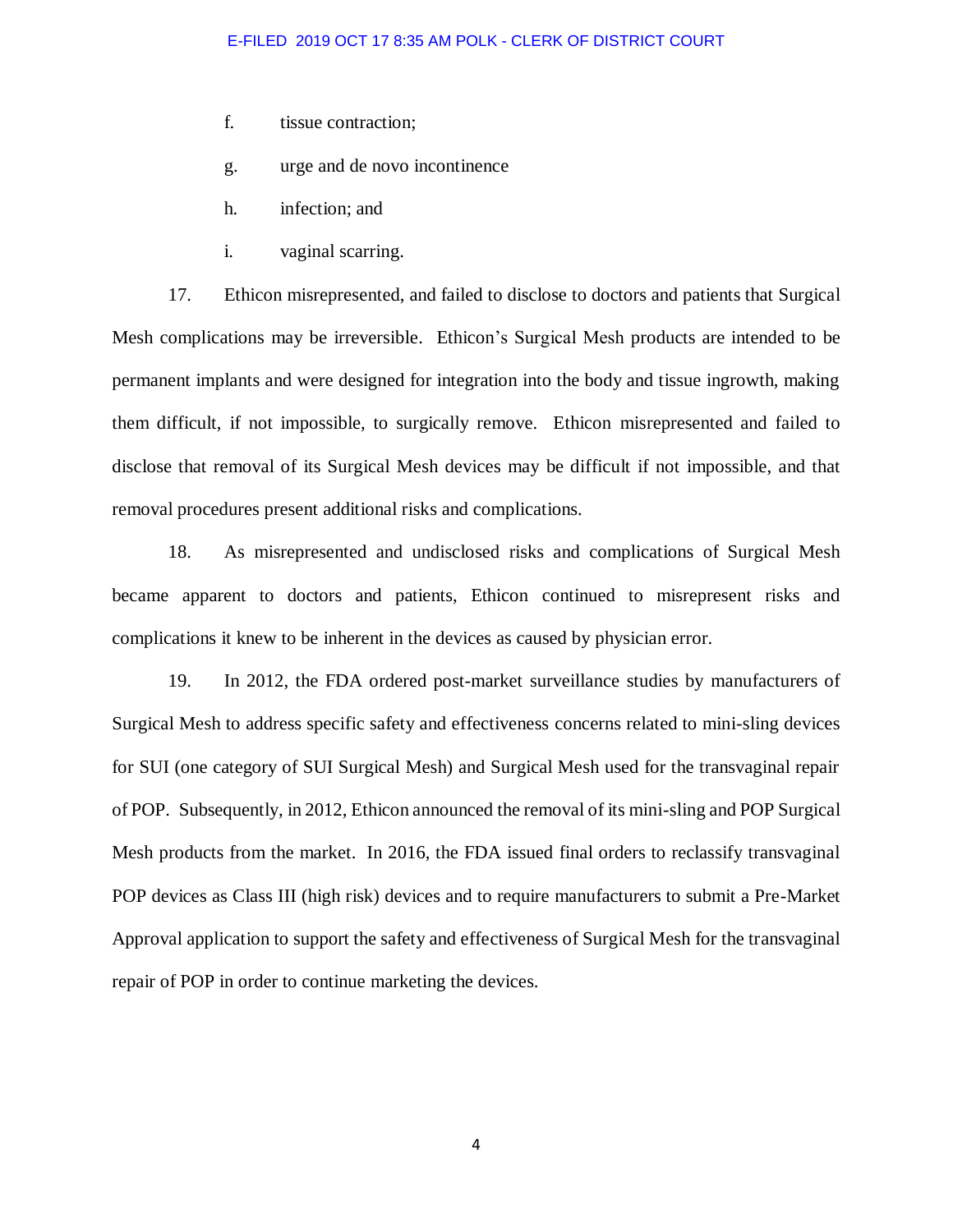20. In 2019, the FDA ordered all manufacturers of surgical mesh intended for transvaginal repair of anterior compartment prolapse (POP) to stop distributing and selling their products due to safety concerns.

21. Ethicon continues to sell its SUI Surgical Mesh products.

### **Violation of the Iowa Code Section 714.16**

### **Count One**

22. Plaintiff realleges and incorporates by reference herein each and every allegation contained in the preceding paragraphs 1 through 21.

23. Ethicon, in the course of marketing, promoting, selling, and distributing its Surgical Mesh products, has engaged in a course of trade or commerce which constitutes false, deceptive, or misleading acts or practices, and is therefore unlawful under Iowa Code section 714.16, including but not limited to representing that goods or services had sponsorship, approval, characteristics, benefits, or qualities that they did not have. Ethicon violated Iowa Code section 714.16 when it misrepresented the sponsorship, approval, characteristics, benefits or qualities of its Surgical Mesh devices.

### **Count Two**

24. Plaintiff realleges and incorporates by reference herein each and every allegation contained in the preceding paragraphs 1 through 23.

25. Ethicon, in the course of marketing, promoting, selling, and distributing its Surgical Mesh products, has engaged in a course of trade or commerce which constitutes false, deceptive, or misleading acts or practices and is therefore unlawful under Iowa Code section 714.16, including but not limited to misrepresenting and failing to disclose the full range of risks and complications associated with Surgical Mesh, as well as their frequency and severity. Ethicon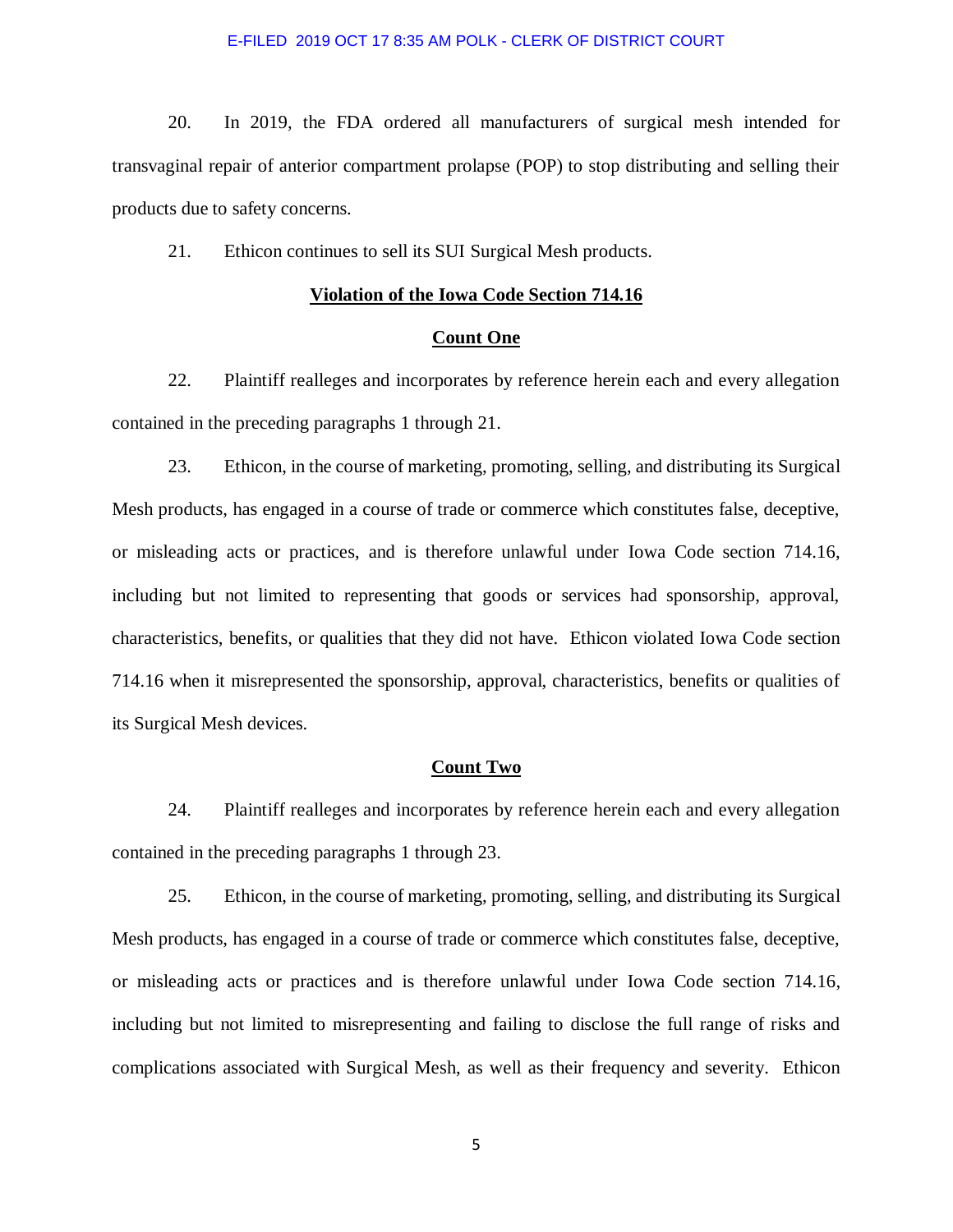violated the Iowa Code section 714.16 when it misrepresented and failed to disclose the full range of risks and complications associated with its Surgical Mesh devices.

### **Prayer for Relief**

26. WHEREFORE, the State of Iowa respectfully requests that the Court grant the following relief:

- a. Pursuant to Iowa Code section 714.16(7), the Court permanently enjoin and restrain Defendants, their agents, employees, and all other persons and entities, corporate or otherwise, in active concert or participation with any of them, from engaging in false, misleading, or deceptive practices in the marketing, promotion, selling, and distributing of their Surgical Mesh devices.
- b. Pursuant to Iowa Code section 714.16(7), the Defendants be ordered to pay civil penalties in the amount of \$40,000 for each and every violation of the Iowa Consumer Fraud Act.
- c. Pursuant to Iowa Code section 714.16(10), the Defendants be ordered to pay costs and reasonable attorneys' fees incurred by the Plaintiff in connection with the investigation and litigation of this matter; and
- d. That the Court grant such further relief as the Court deems necessary or appropriate to remedy the effects of Ethicon's unlawful trade practices.

Respectfully Submitted,

THOMAS J. MILLER IOWA ATTORNEY GENERAL

\_\_\_\_\_\_\_\_\_\_\_\_\_\_\_\_\_\_\_\_\_\_\_\_\_\_\_\_\_\_\_\_\_\_\_

*Amy Licht* 

Amy Licht Assistant Attorney General